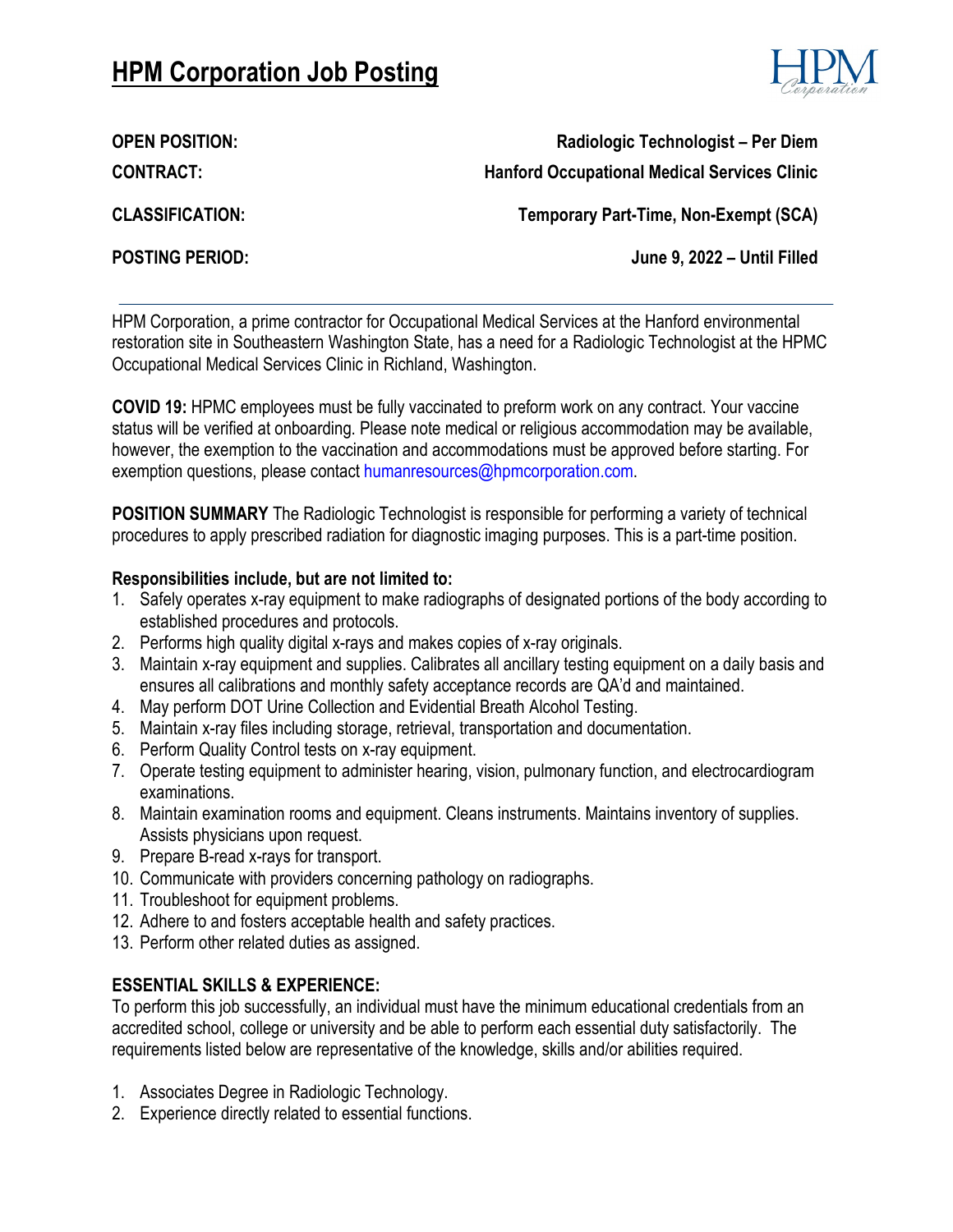- 3. Current registration as a certified radiological diagnostic technologist with the American Registry of Radiologic Technologists (ARRT).
- 4. Certified as a Radiologic Technologist in the state of Washington.
- 5. BLS health care provider certification.
- 6. Ability to perform radiographic exams as requested with accuracy, quality and assesses a finished radiograph (critique).
- 7. Ability to demonstrate supportive behaviors necessary for age-specific care.
- 8. Ability to operate all testing equipment and demonstrate calibration procedures.
- 9. Ability to appropriately protect and maintain private and confidential information.
- 10. Skills in communicating and interacting effectively with the patients and the public.
- 11. Ability to maintain testing and exam rooms and testing equipment.
- 12. Ensures yearly competencies and maintains job required certifications/licensing/CE credits.
- 13. Maintains QA program and performs Quality Control tests on x-ray equipment.
- 14. Ability to perform work that meets professional and state regulatory guidelines.
- 15. Ability to explain X-ray equipment limitations, hazards, and safety features.
- 16. Demonstrates safe operation of X-ray equipment and meets or exceeds regulatory requirements.
- 17. Demonstrates proper positioning, technique selection and technical factors needed to perform each radiographic exam.
- 18. Ability to explain the function of each piece of imaging related equipment in X-ray department and each control on the X-ray generator.
- 19. Knowledge of department procedures and tasks.

**SUPERVISION RECEIVED:** This position reports to the Medical Services Manager

**SUPERVISION EXERCISED:** This position does not directly supervise any employees.

**TYPICAL PHYSICAL DEMANDS & WORK ENVIRONMENT:** The physical demands and work environment characteristics described here are representative of those that must be met by an employee to successfully perform the essential functions of the job. Reasonable accommodations may be made to enable individuals with disabilities to perform the essential functions.

- *Physical demands:* While performing the duties of this job, the employee may be required to walk, sit or stand for extended periods of time; reach with hands and arms; balance; stoop; talk or hear; have sufficient manual dexterity to operate a keyboard, calculator, telephone and other such office equipment as necessary; may occasionally move and/or lift up to 50 pounds. Specific visual abilities required by the job include close vision, distance vision, color vision, peripheral vision, depth perception, and the ability to adjust focus.
- *Mental limitations:* Clear and conceptual thinking ability; excellent judgment, troubleshooting, problem solving, analysis, and discretion; ability to handle work-related stress; ability to handle multiple priorities simultaneously; and ability to meet deadlines. Must be mentally adaptable and flexible in dealing with a variety of people and able to answer questions and provide guidance in a professional and friendly manner.
- *Work environment:* Work will mainly be performed at the HPMC Occupational Medical Services Clinic and will involve frequent contact with other HPMC and project employees, customers, clients, representatives and vendors; work may be stressful at times; interaction with others is frequent and may be interruptive; may occasionally work hours outside of typical work schedule to accommodate needs; opportunities for local travel may occur; the noise level in the work environment is usually minimal.

## *Although this position is open until filled, qualified applicants that apply by March 31, 2022, will be given first consideration.*